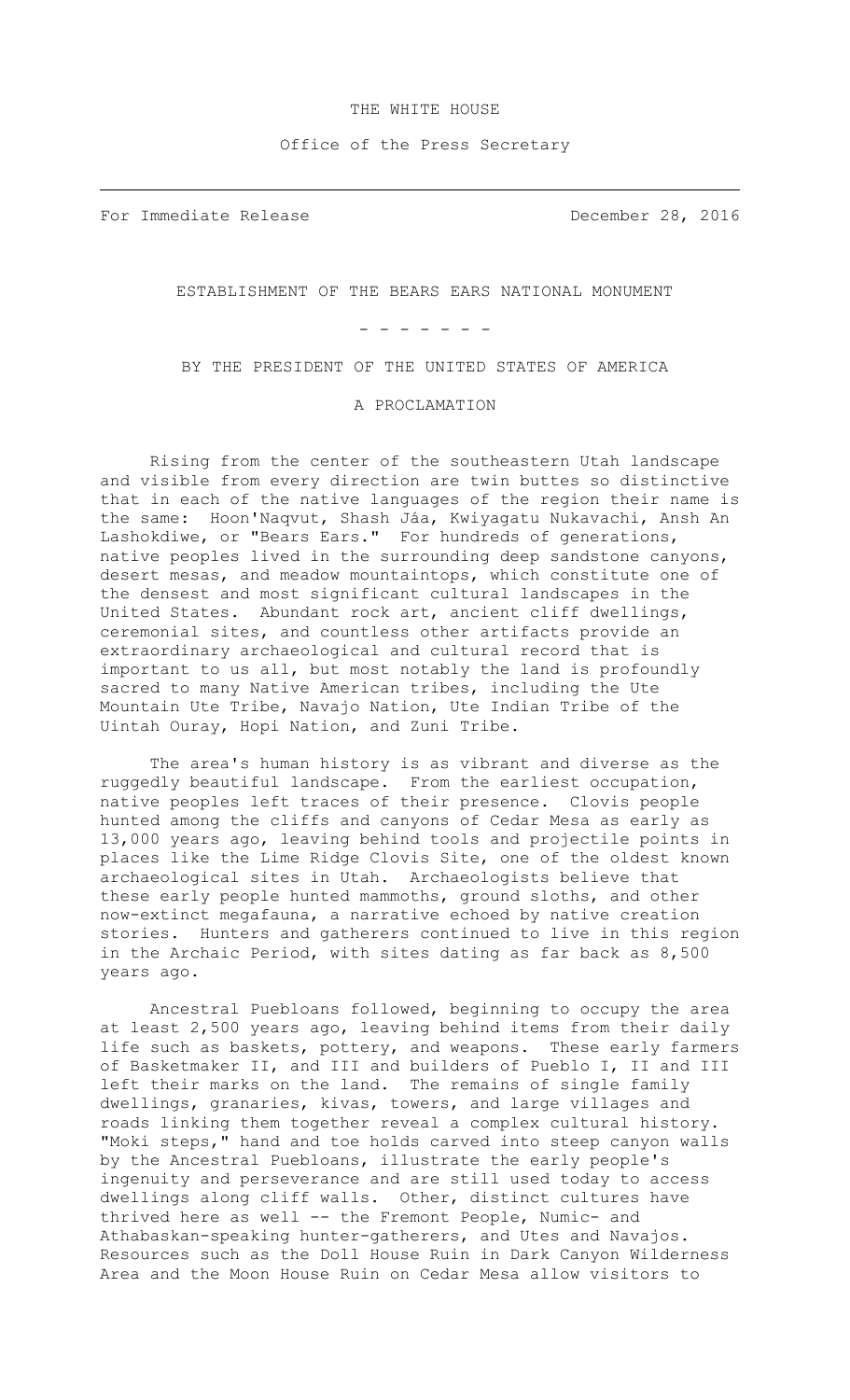marvel at artistry and architecture that have withstood thousands of seasons in this harsh climate.

The landscape is a milieu of the accessible and observable together with the inaccessible and hidden. The area's petroglyphs and pictographs capture the imagination with images dating back at least 5,000 years and spanning a range of styles and traditions. From life-size ghostlike figures that defy categorization, to the more literal depictions of bighorn sheep, birds, and lizards, these drawings enable us to feel the humanity of these ancient artists. The Indian Creek area contains spectacular rock art, including hundreds of petroglyphs at Newspaper Rock. Visitors to Bears Ears can also discover more recent rock art left by the Ute, Navajo, and Paiute peoples. It is also the less visible sites, however -- those that supported the food gathering, subsistence and ceremony of daily life -- that tell the story of the people who lived here. Historic remnants of Native American sheep-herding and farming are scattered throughout the area, and pottery and Navajo hogans record the lifeways of native peoples in the 19th and 20th centuries.

For thousands of years, humans have occupied and stewarded this land. With respect to most of these people, their contribution to the historical record is unknown, but some have played a more public role. Famed Navajo headman K'aayélii was born around 1800 near the twin Bears Ears buttes. His band used the area's remote canyons to elude capture by the U.S. Army and avoid the fate that befell many other Navajo bands: surrender, the Long Walk, and forced relocation to Bosque Redondo. Another renowned 19th century Navajo leader, "Hastiin Ch'ihaajin" Manuelito, was also born near the Bears Ears.

The area's cultural importance to Native American tribes continues to this day. As they have for generations, these tribes and their members come here for ceremonies and to visit sacred sites. Throughout the region, many landscape features, such as Comb Ridge, the San Juan River, and Cedar Mesa, are closely tied to native stories of creation, danger, protection, and healing. The towering spires in the Valley of the Gods are sacred to the Navajo, representing ancient Navajo warriors frozen in stone. Traditions of hunting, fishing, gathering, and wood cutting are still practiced by tribal members, as is collection of medicinal and ceremonial plants, edible herbs, and materials for crafting items like baskets and footwear. The traditional ecological knowledge amassed by the Native Americans whose ancestors inhabited this region, passed down from generation to generation, offers critical insight into the historic and scientific significance of the area. Such knowledge is, itself, a resource to be protected and used in understanding and managing this landscape sustainably for generations to come.

Euro-Americans first explored the Bears Ears area during the 18th century, and Mormon settlers followed in the late 19th century. The San Juan Mission expedition traversed this rugged country in 1880 on their journey to establish a new settlement in what is now Bluff, Utah. To ease the passage of wagons over the slick rock slopes and through the canyonlands, the settlers smoothed sections of the rock surface and constructed dugways and other features still visible along their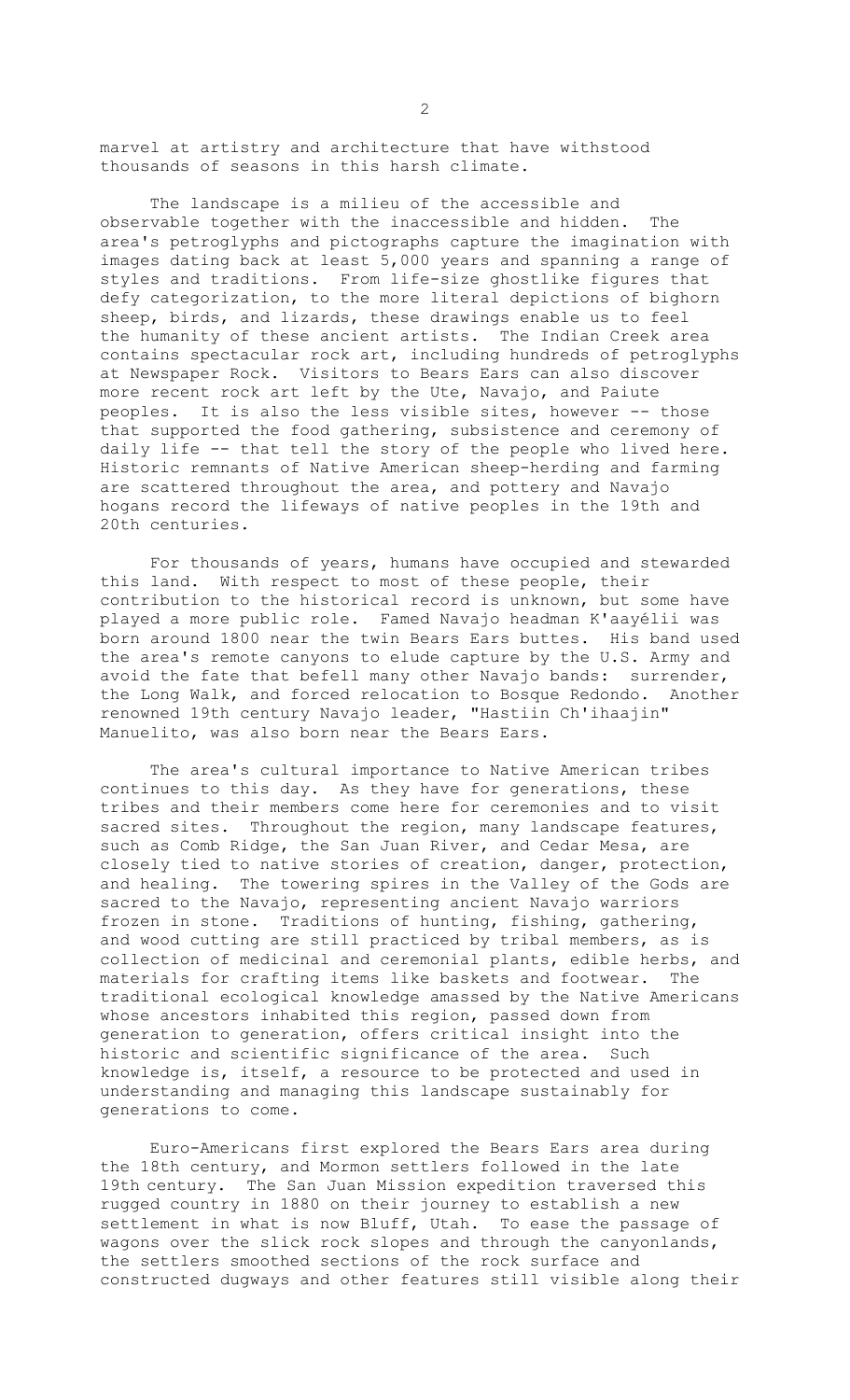route, known as the Hole-in-the-Rock Trail. Cabins, corrals, trails, and carved inscriptions in the rock reveal the lives of ranchers, prospectors, and early archaeologists. Cattle rustlers and other outlaws created a convoluted trail network known as the Outlaw Trail, said to be used by Butch Cassidy and the Sundance Kid. These outlaws took advantage of the area's network of canyons, including the aptly-named Hideout Canyon, to avoid detection.

The area's stunning geology, from sharp pinnacles to broad mesas, labyrinthine canyons to solitary hoodoos, and verdant hanging gardens to bare stone arches and natural bridges, provides vital insights to geologists. In the east, the Abajo Mountains tower, reaching elevations of more than 11,000 feet. A long geologic history is documented in the colorful rock layers visible in the area's canyons.

For long periods over 300 million years ago, these lands were inundated by tropical seas and hosted thriving coral reefs. These seas infused the area's black rock shale with salts as they receded. Later, the lands were bucked upwards multiple times by the Monument Upwarp, and near-volcanoes punched up through the rock, leaving their marks on the landscape without reaching the surface. In the sandstone of Cedar Mesa, fossil evidence has revealed large, mammal-like reptiles that burrowed into the sand to survive the blistering heat of the end of the Permian Period, when the region was dominated by a seaside desert. Later, in the Late Triassic Period more than 200 million years ago, seasonal monsoons flooded an ancient river system that fed a vast desert here.

The paleontological resources in the Bears Ears area are among the richest and most significant in the United States, and protection of this area will provide important opportunities for further archaeological and paleontological study. Many sites, such as Arch Canyon, are teeming with fossils, and research conducted in the Bears Ears area is revealing new insights into the transition of vertebrate life from reptiles to mammals and from sea to land. Numerous ray-finned fish fossils from the Permian Period have been discovered, along with other late Paleozoic Era fossils, including giant amphibians, synapsid reptiles, and important plant fossils. Fossilized traces of marine and aquatic creatures such as clams, crayfish, fish, and aquatic reptiles have been found in Indian Creek's Chinle Formation, dating to the Triassic Period, and phytosaur and dinosaur fossils from the same period have been found along Comb Ridge. Paleontologists have identified new species of plant-eating crocodile-like reptiles and mass graves of lumbering sauropods, along with metoposaurus, crocodiles, and other dinosaur fossils. Fossilized trackways of early tetrapods can be seen in the Valley of the Gods and in Indian Creek, where paleontologists have also discovered exceptional examples of fossilized ferns, horsetails, and cycads. The Chinle Formation and the Wingate, Kayenta, and Navajo Formations above it provide one of the best continuous rock records of the Triassic-Jurassic transition in the world, crucial to understanding how dinosaurs dominated terrestrial ecosystems and how our mammalian ancestors evolved. In Pleistocene Epoch sediments, scientists have found traces of mammoths, short-faced bears, ground sloths, primates, and camels.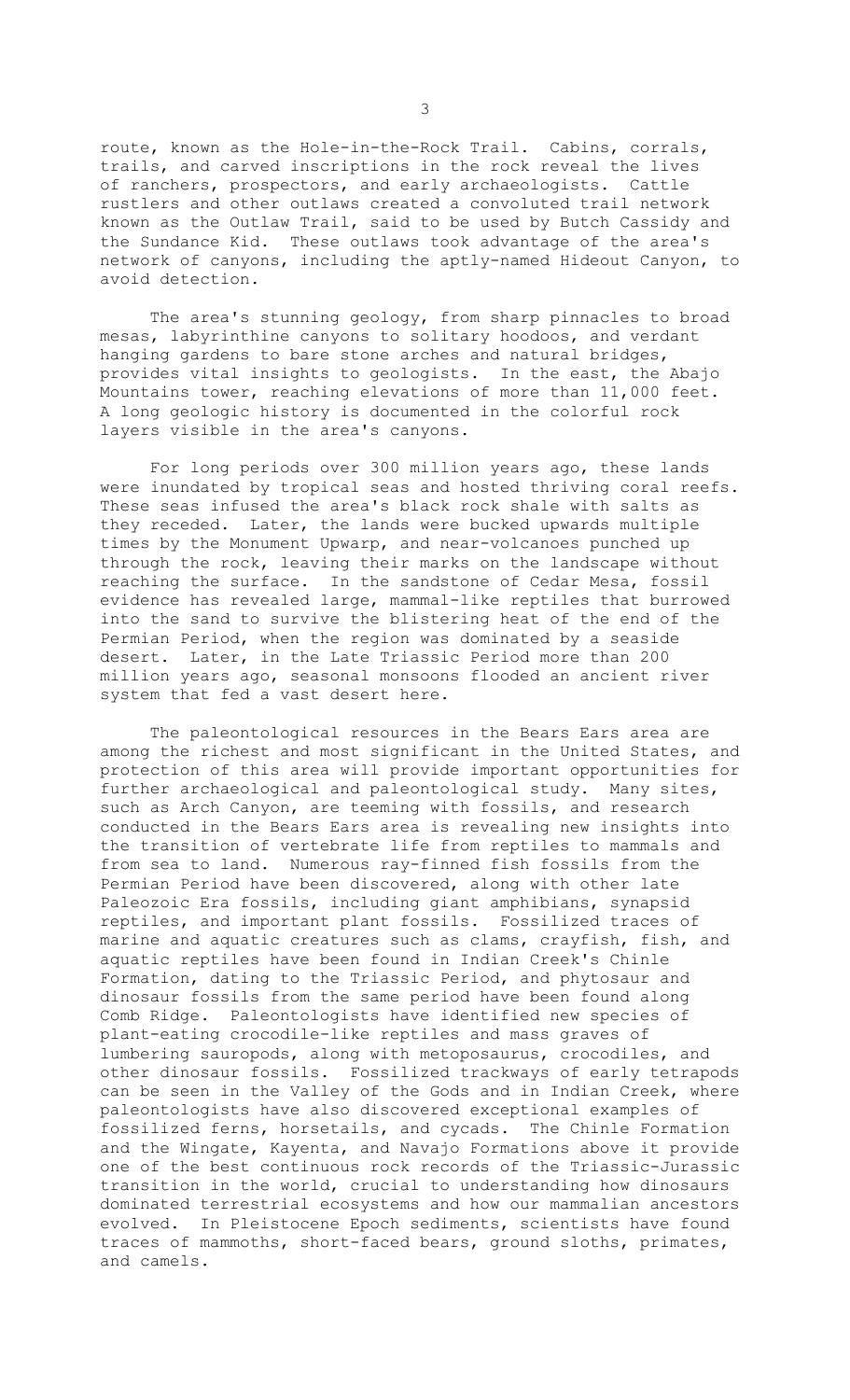From earth to sky, the region is unsurpassed in wonders. The star-filled nights and natural quiet of the Bears Ears area transport visitors to an earlier eon. Against an absolutely black night sky, our galaxy and others more distant leap into view. As one of the most intact and least roaded areas in the contiguous United States, Bears Ears has that rare and arresting quality of deafening silence.

Communities have depended on the resources of the region for hundreds of generations. Understanding the important role of the green highlands in providing habitat for subsistence plants and animals, as well as capturing and filtering water from passing storms, the Navajo refer to such places as "Nahodishgish," or places to be left alone. Local communities seeking to protect the mountains for their watershed values have long recognized the importance of the Bears Ears' headwaters. Wildfires, both natural and human-set, have shaped and maintained forests and grasslands of this area for millennia. Ranchers have relied on the forests and grasslands of the region for ages, and hunters come from across the globe for a chance at a bull elk or other big game. Today, ecological restoration through the careful use of wildfire and management of grazing and timber is working to restore and maintain the health of these vital watersheds and grasslands.

The diversity of the soils and microenvironments in the Bears Ears area provide habitat for a wide variety of vegetation. The highest elevations, in the Elk Ridge area of the Manti-La Sal National Forest, contain pockets of ancient Engelmann spruce, ponderosa pine, aspen, and subalpine fir. Mesa tops include pinyon-juniper woodlands along with big sagebrush, low sage, blackbrush, rabbitbrush, bitterbrush, four-wing saltbush, shadscale, winterfat, Utah serviceberry, western chokecherry, hackberry, barberry, cliff rose, and greasewood. Canyons contain diverse vegetation ranging from yucca and cacti such as prickly pear, claret cup, and Whipple's fishhook to mountain mahogany, ponderosa pine, alder, sagebrush, birch, dogwood, and Gambel's oak, along with occasional stands of aspen. Grasses and herbaceous species such as bluegrass, bluestem, giant ryegrass, ricegrass, needle and thread, yarrow, common mallow, balsamroot, low larkspur, horsetail, and peppergrass also grow here, as well as pinnate spring parsley, Navajo penstemon, Canyonlands lomatium, and the Abajo daisy.

Tucked into winding canyons are vibrant riparian communities characterized by Fremont cottonwood, western sandbar willow, yellow willow, and box elder. Numerous seeps provide year-round water and support delicate hanging gardens, moisture-loving plants, and relict species such as Douglas fir. A few populations of the rare Kachina daisy, endemic to the Colorado Plateau, hide in shaded seeps and alcoves of the area's canyons. A genetically distinct population of Kachina daisy was also found on Elk Ridge. The alcove columbine and cave primrose, also regionally endemic, grow in seeps and hanging gardens in the Bears Ears landscape. Wildflowers such as beardtongue, evening primrose, aster, Indian paintbrush, yellow and purple beeflower, straight bladderpod, Durango tumble mustard, scarlet gilia, globe mallow, sand verbena, sego lily, cliffrose, sacred datura, monkey flower, sunflower, prince's plume, hedgehog cactus, and columbine, bring bursts of color to the landscape.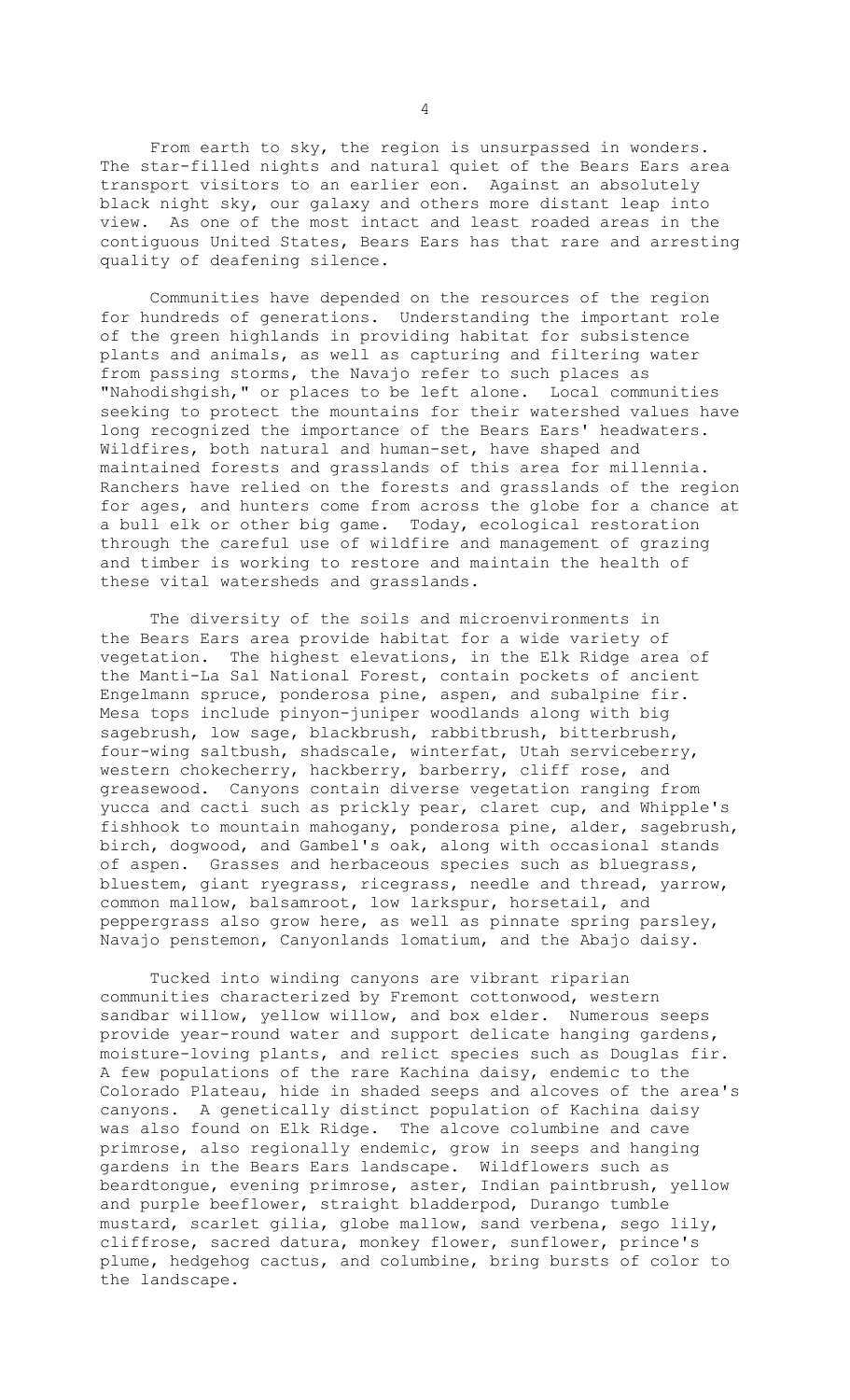The diverse vegetation and topography of the Bears Ears area, in turn, support a variety of wildlife species. Mule deer and elk range on the mesas and near canyon heads, which provide crucial habitat for both species. The Cedar Mesa landscape is home to bighorn sheep which were once abundant but still live in Indian Creek, and in the canyons north of the San Juan River. Small mammals such as desert cottontail, black-tailed jackrabbit, prairie dog, Botta's pocket gopher, white-tailed antelope squirrel, Colorado chipmunk, canyon mouse, deer mouse, pinyon mouse, and desert woodrat, as well as Utah's only population of Abert's tassel-eared squirrels, find shelter and sustenance in the landscape's canyons and uplands. Rare shrews, including a variant of Merriam's shrew and the dwarf shrew can be found in this area.

Carnivores, including badger, coyote, striped skunk, ringtail, gray fox, bobcat, and the occasional mountain lion, all hunt here, while porcupines use their sharp quills and climbing abilities to escape these predators. Oral histories from the Ute describe the historic presence of bison, antelope, and abundant bighorn sheep, which are also depicted in ancient rock art. Black bear pass through the area but are rarely seen, though they are common in the oral histories and legends of this region, including those of the Navajo.

Consistent sources of water in a dry landscape draw diverse wildlife species to the area's riparian habitats, including an array of amphibian species such as tiger salamander, red-spotted toad, Woodhouse's toad, canyon tree frog, Great Basin spadefoot, and northern leopard frog. Even the most sharp-eyed visitors probably will not catch a glimpse of the secretive Utah night lizard. Other reptiles in the area include the sagebrush lizard, eastern fence lizard, tree lizard, side-blotched lizard, plateau striped whiptail, western rattlesnake, night snake, striped whipsnake, and gopher snake.

Raptors such as the golden eagle, peregrine falcon, bald eagle, northern harrier, northern goshawk, red-tailed hawk, ferruginous hawk, American kestrel, flammulated owl, and great horned owl hunt their prey on the mesa tops with deadly speed and accuracy. The largest contiguous critical habitat for the threatened Mexican spotted owl is on the Manti-La Sal National Forest. Other bird species found in the area include Merriam's turkey, Williamson's sapsucker, common nighthawk, white-throated swift, ash-throated flycatcher, violet-green swallow, cliff swallow, mourning dove, pinyon jay, sagebrush sparrow, canyon towhee, rock wren, sage thrasher, and the endangered southwestern willow flycatcher.

As the skies darken in the evenings, visitors may catch a glimpse of some the area's at least 15 species of bats, including the big free-tailed bat, pallid bat, Townsend's big-eared bat, spotted bat, and silver-haired bat. Tinajas, rock depressions filled with rainwater, provide habitat for many specialized aquatic species, including pothole beetles and freshwater shrimp. *Eucosma navajoensis*, an endemic moth that has only been described near Valley of the Gods, is unique to this area.

Protection of the Bears Ears area will preserve its cultural, prehistoric, and historic legacy and maintain its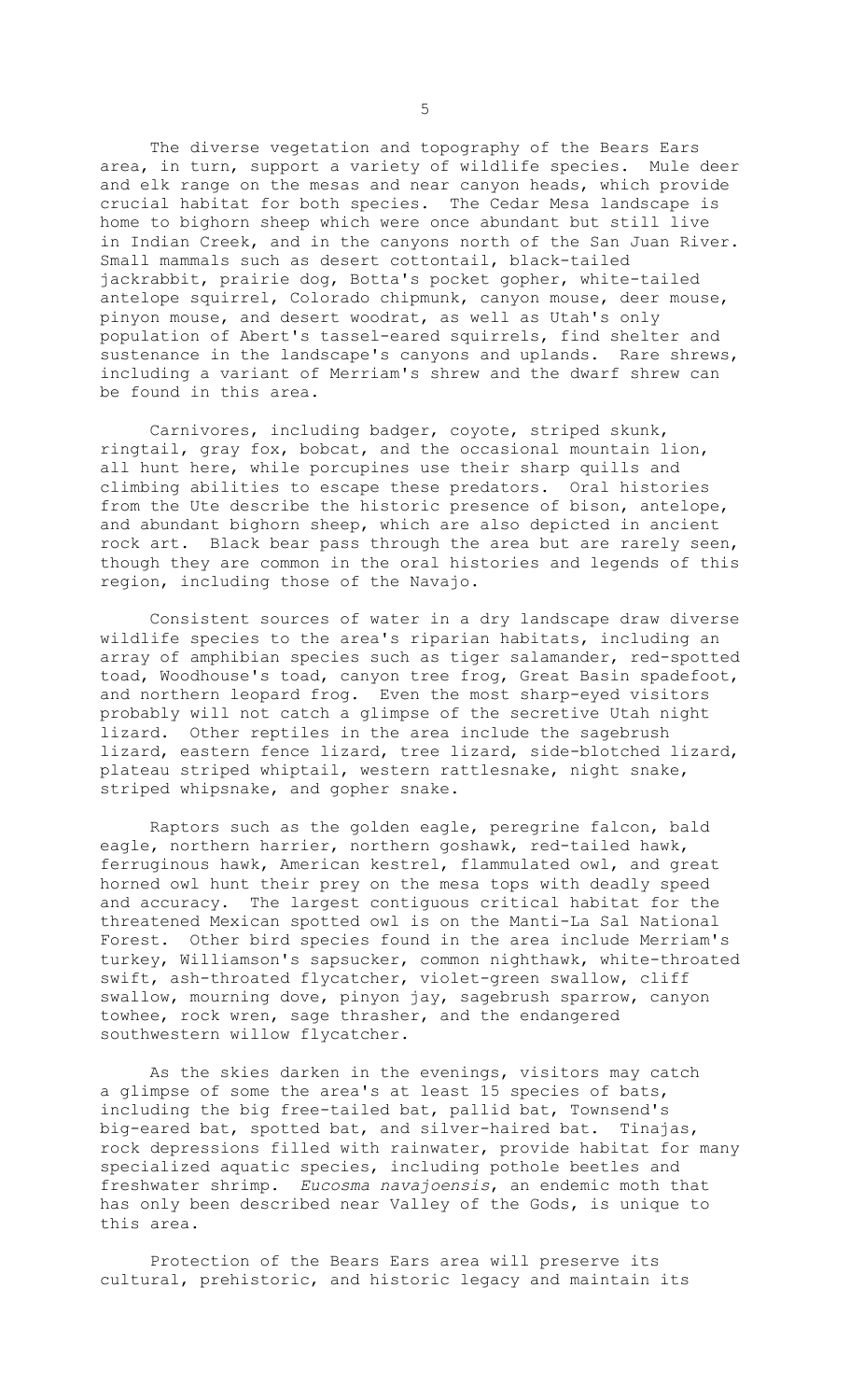diverse array of natural and scientific resources, ensuring that the prehistoric, historic, and scientific values of this area remain for the benefit of all Americans. The Bears Ears area has been proposed for protection by members of Congress, Secretaries of the Interior, State and tribal leaders, and local conservationists for at least 80 years. The area contains numerous objects of historic and of scientific interest, and it provides world class outdoor recreation opportunities, including rock climbing, hunting, hiking, backpacking, canyoneering, whitewater rafting, mountain biking, and horseback riding. Because visitors travel from near and far, these lands support a growing travel and tourism sector that is a source of economic opportunity for the region.

WHEREAS, section 320301 of title 54, United States Code (known as the "Antiquities Act"), authorizes the President, in his discretion, to declare by public proclamation historic landmarks, historic and prehistoric structures, and other objects of historic or scientific interest that are situated upon the lands owned or controlled by the Federal Government to be national monuments, and to reserve as a part thereof parcels of land, the limits of which shall be confined to the smallest area compatible with the proper care and management of the objects to be protected;

WHEREAS, it is in the public interest to preserve the objects of scientific and historic interest on the Bears Ears lands;

NOW, THEREFORE, I, BARACK OBAMA, President of the United States of America, by the authority vested in me by section 320301 of title 54, United States Code, hereby proclaim the objects identified above that are situated upon lands and interests in lands owned or controlled by the Federal Government to be the Bears Ears National Monument (monument) and, for the purpose of protecting those objects, reserve as part thereof all lands and interests in lands owned or controlled by the Federal Government within the boundaries described on the accompanying map, which is attached to and forms a part of this proclamation. These reserved Federal lands and interests in lands encompass approximately 1.35 million acres. The boundaries described on the accompanying map are confined to the smallest area compatible with the proper care and management of the objects to be protected.

All Federal lands and interests in lands within the boundaries of the monument are hereby appropriated and withdrawn from all forms of entry, location, selection, sale, or other disposition under the public land laws or laws applicable to the U.S. Forest Service, from location, entry, and patent under the mining laws, and from disposition under all laws relating to mineral and geothermal leasing, other than by exchange that furthers the protective purposes of the monument.

The establishment of the monument is subject to valid existing rights, including valid existing water rights. If the Federal Government acquires ownership or control of any lands or interests in lands that it did not previously own or control within the boundaries described on the accompanying map, such lands and interests in lands shall be reserved as a part of the monument, and objects identified above that are situated upon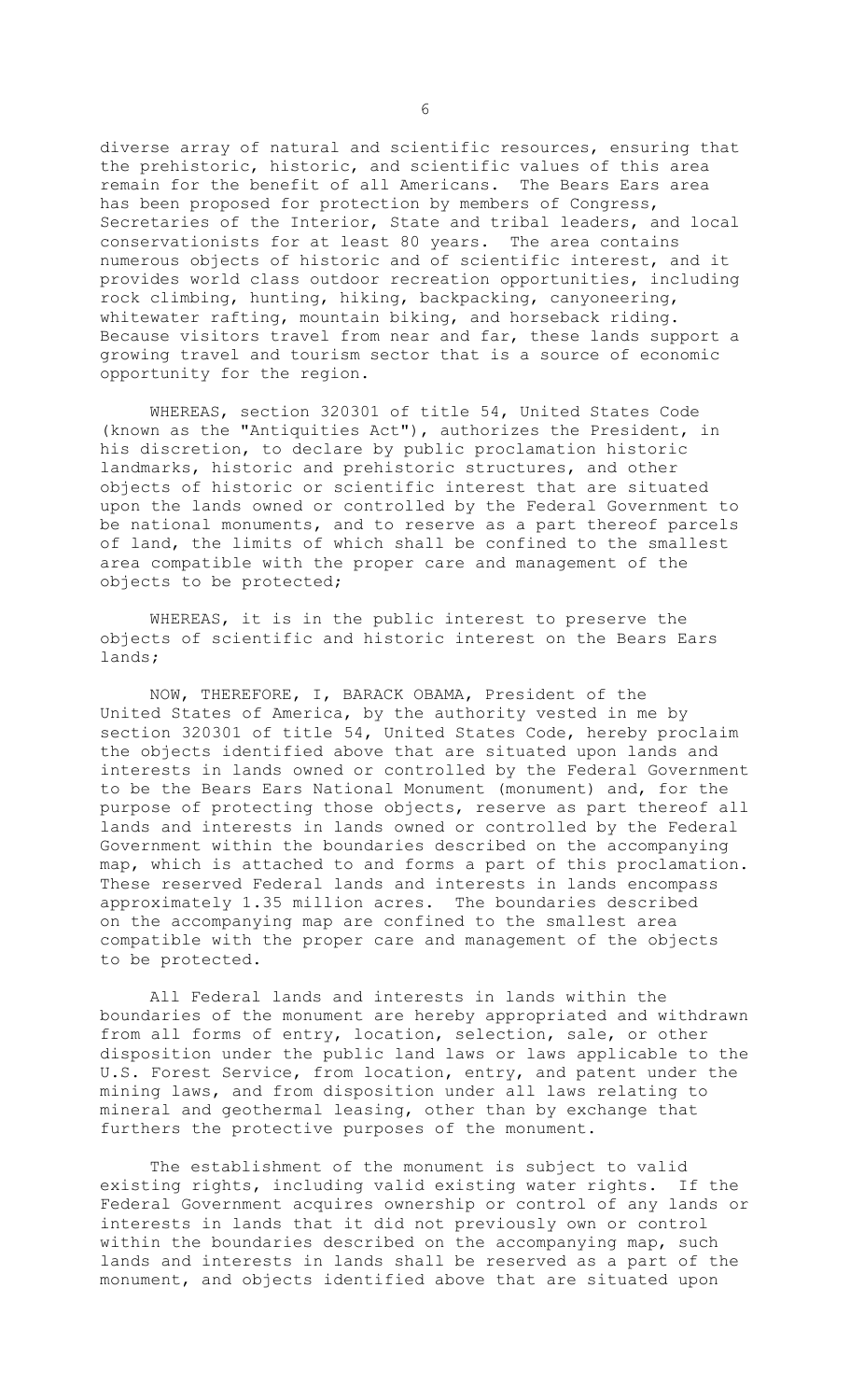those lands and interests in lands shall be part of the monument, upon acquisition of ownership or control by the Federal Government.

The Secretary of Agriculture and the Secretary of the Interior (Secretaries) shall manage the monument through the U.S. Forest Service (USFS) and the Bureau of Land Management (BLM), pursuant to their respective applicable legal authorities, to implement the purposes of this proclamation. The USFS shall manage that portion of the monument within the boundaries of the National Forest System (NFS), and the BLM shall manage the remainder of the monument. The lands administered by the USFS shall be managed as part of the Manti-La Sal National Forest. The lands administered by the BLM shall be managed as a unit of the National Landscape Conservation System, pursuant to applicable legal authorities.

For purposes of protecting and restoring the objects identified above, the Secretaries shall jointly prepare a management plan for the monument and shall promulgate such regulations for its management as they deem appropriate. The Secretaries, through the USFS and the BLM, shall consult with other Federal land management agencies in the local area, including the National Park Service, in developing the management plan. In promulgating any management rules and regulations governing the NFS lands within the monument and developing the management plan, the Secretary of Agriculture, through the USFS, shall consult with the Secretary of the Interior through the BLM. The Secretaries shall provide for maximum public involvement in the development of that plan including, but not limited to, consultation with federally recognized tribes and State and local governments. In the development and implementation of the management plan, the Secretaries shall maximize opportunities, pursuant to applicable legal authorities, for shared resources, operational efficiency, and cooperation.

The Secretaries, through the BLM and USFS, shall establish an advisory committee under the Federal Advisory Committee Act (5 U.S.C. App.) to provide information and advice regarding the development of the management plan and, as appropriate, management of the monument. This advisory committee shall consist of a fair and balanced representation of interested stakeholders, including State and local governments, tribes, recreational users, local business owners, and private landowners.

In recognition of the importance of tribal participation to the care and management of the objects identified above, and to ensure that management decisions affecting the monument reflect tribal expertise and traditional and historical knowledge, a Bears Ears Commission (Commission) is hereby established to provide guidance and recommendations on the development and implementation of management plans and on management of the monument. The Commission shall consist of one elected officer each from the Hopi Nation, Navajo Nation, Ute Mountain Ute Tribe, Ute Indian Tribe of the Uintah Ouray, and Zuni Tribe, designated by the officers' respective tribes. The Commission may adopt such procedures as it deems necessary to govern its activities, so that it may effectively partner with the Federal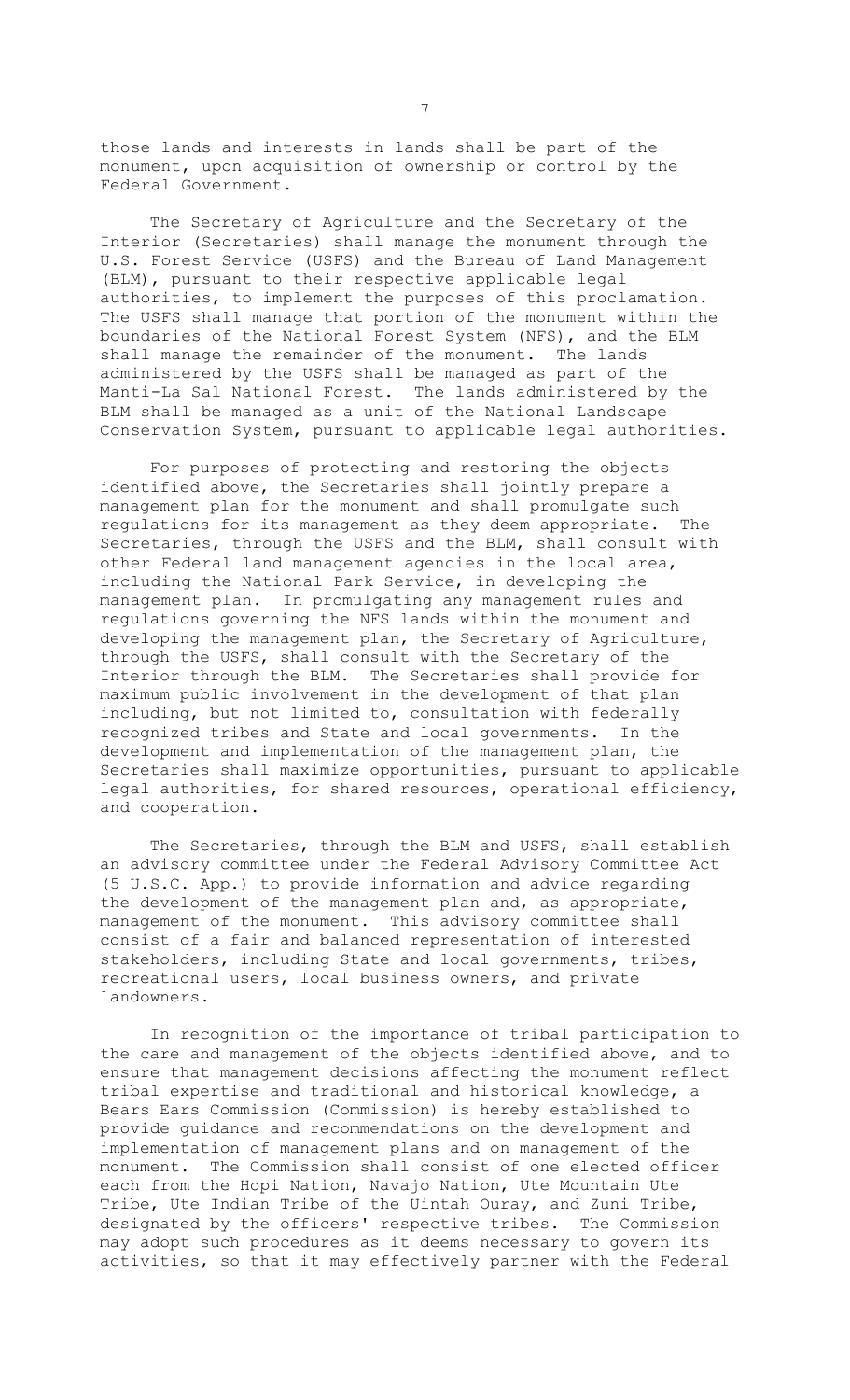agencies by making continuing contributions to inform decisions regarding the management of the monument.

The Secretaries shall meaningfully engage the Commission or, should the Commission no longer exist, the tribal governments through some other entity composed of elected tribal government officers (comparable entity), in the development of the management plan and to inform subsequent management of the monument. To that end, in developing or revising the management plan, the Secretaries shall carefully and fully consider integrating the traditional and historical knowledge and special expertise of the Commission or comparable entity. If the Secretaries decide not to incorporate specific recommendations submitted to them in writing by the Commission or comparable entity, they will provide the Commission or comparable entity with a written explanation of their reasoning. The management plan shall also set forth parameters for continued meaningful engagement with the Commission or comparable entity in implementation of the management plan.

To further the protective purposes of the monument, the Secretary of the Interior shall explore entering into a memorandum of understanding with the State that would set forth terms, pursuant to applicable laws and regulations, for an exchange of land currently owned by the State of Utah and administered by the Utah School and Institutional Trust Lands Administration within the boundary of the monument for land of approximately equal value managed by the BLM outside the boundary of the monument. The Secretary of the Interior shall report to the President by January 19, 2017, regarding the potential for such an exchange.

Nothing in this proclamation shall be construed to interfere with the operation or maintenance, or the replacement or modification within the current authorization boundary, of existing utility, pipeline, or telecommunications facilities located within the monument in a manner consistent with the care and management of the objects identified above.

Nothing in this proclamation shall be deemed to enlarge or diminish the rights or jurisdiction of any Indian tribe. The Secretaries shall, to the maximum extent permitted by law and in consultation with Indian tribes, ensure the protection of Indian sacred sites and traditional cultural properties in the monument and provide access by members of Indian tribes for traditional cultural and customary uses, consistent with the American Indian Religious Freedom Act (42 U.S.C. 1996) and Executive Order 13007 of May 24, 1996 (Indian Sacred Sites), including collection of medicines, berries and other vegetation, forest products, and firewood for personal noncommercial use in a manner consistent with the care and management of the objects identified above.

For purposes of protecting and restoring the objects identified above, the Secretaries shall prepare a transportation plan that designates the roads and trails where motorized and non-motorized mechanized vehicle use will be allowed. Except for emergency or authorized administrative purposes, motorized and non-motorized mechanized vehicle use shall be allowed only on roads and trails designated for such use, consistent with the care and management of such objects. Any additional roads or